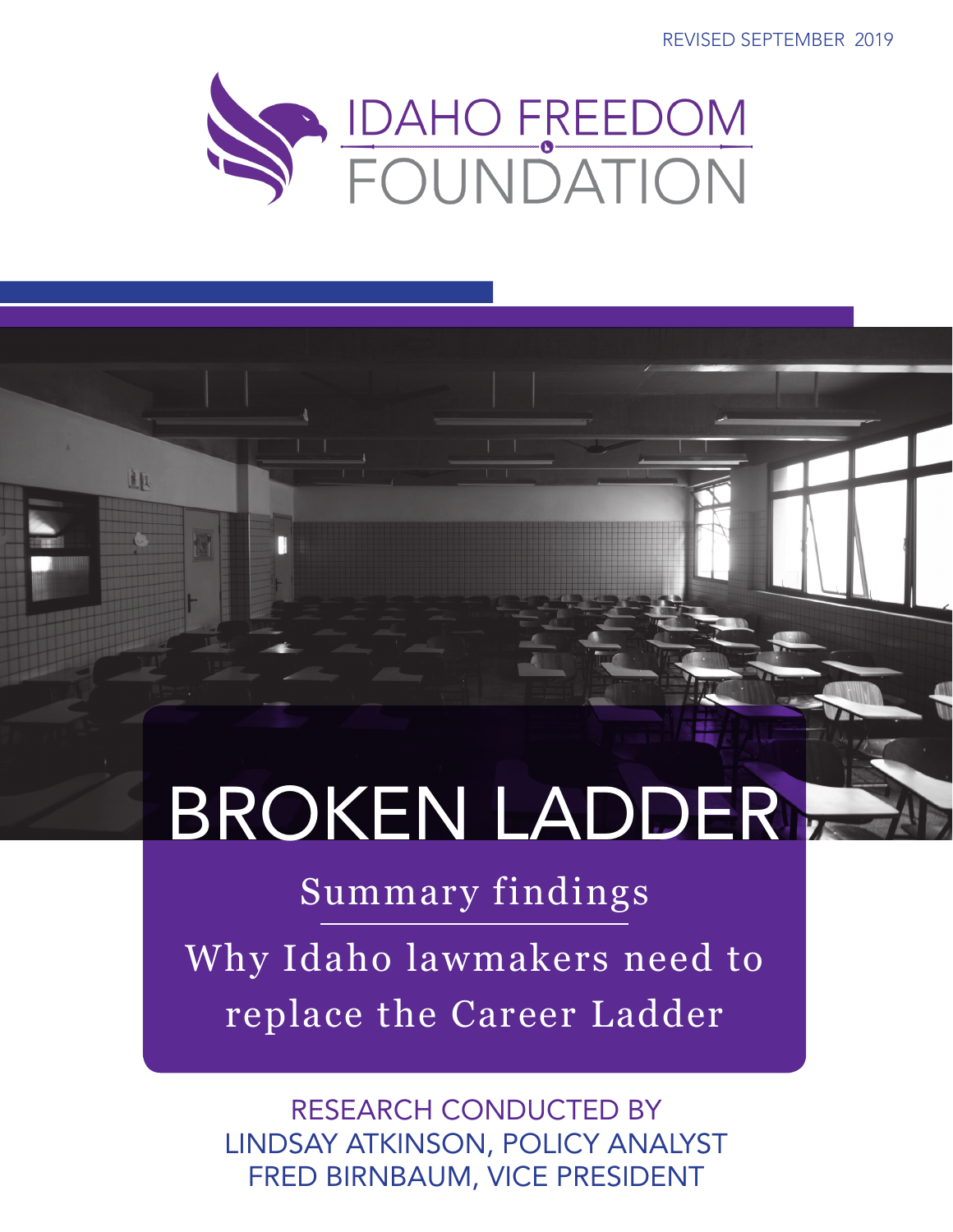# KEY FINDINGS

- The Career Ladder is administratively complex with no apparent advantages to individual teachers and should be replaced with a formula that is more transparent and less administratively burdensome.
- The Legislature should further study actual teacher pay at the district level in relation to the Career Ladder before updating the funding formula. In our research, the review of district level salary data demonstrates inequities across districts and within districts were not addressed by the Career Ladder.
- Actual teacher pay in Idaho varies significantly, and does not correspond to Career Ladder appropriations. Thus, boosting Career Ladder appropriations won't guarantee that great teachers get paid more. In this revised version of the Career Ladder report, we added data for Career Ladder salaries at eight school districts spread across the state. This district level data confirms the conclusions from the state-wide data that actual teachers' salaries don't correspond to Career Ladder appropriations and that teachers at top performing schools like the Coeur d'Alene Academy are actually paid less than at schools with lower results.
- Throughout Idaho, 13% of teachers are paid less than their basic Career Ladder salary appropriation. For example, more than 46.2% of public school Professional Level 1 teachers (the entry level professional Career Ladder rung) are paid less than their basic Career Ladder appropriation.
- Veteran teachers, generally educators with 13 or more years experience, are not disadvantaged by the Career Ladder: The average veteran teacher's salary is far higher than their basic Career Ladder appropration. This is especially true in the larger districts. For example, in the Boise School District the top rung (Professional Level 10) teachers earned an average base salary of \$71,575 compared to the Career Ladder allocation of \$49,401. However, for Professional Level 1 teachers, the average salary was \$43,544 compared to a Career Ladder allocation of \$40,750. While no veteran, P10, teachers received a base salary below the Career Ladder allocation, 33.9% of P1 teachers did. The authors found similarly skewed salaries accross the teaching experience spectrum in most of the districts.
- Veteran teachers already earn, on average, more than the \$60,000 a year proposed for a new top Career Ladder rung.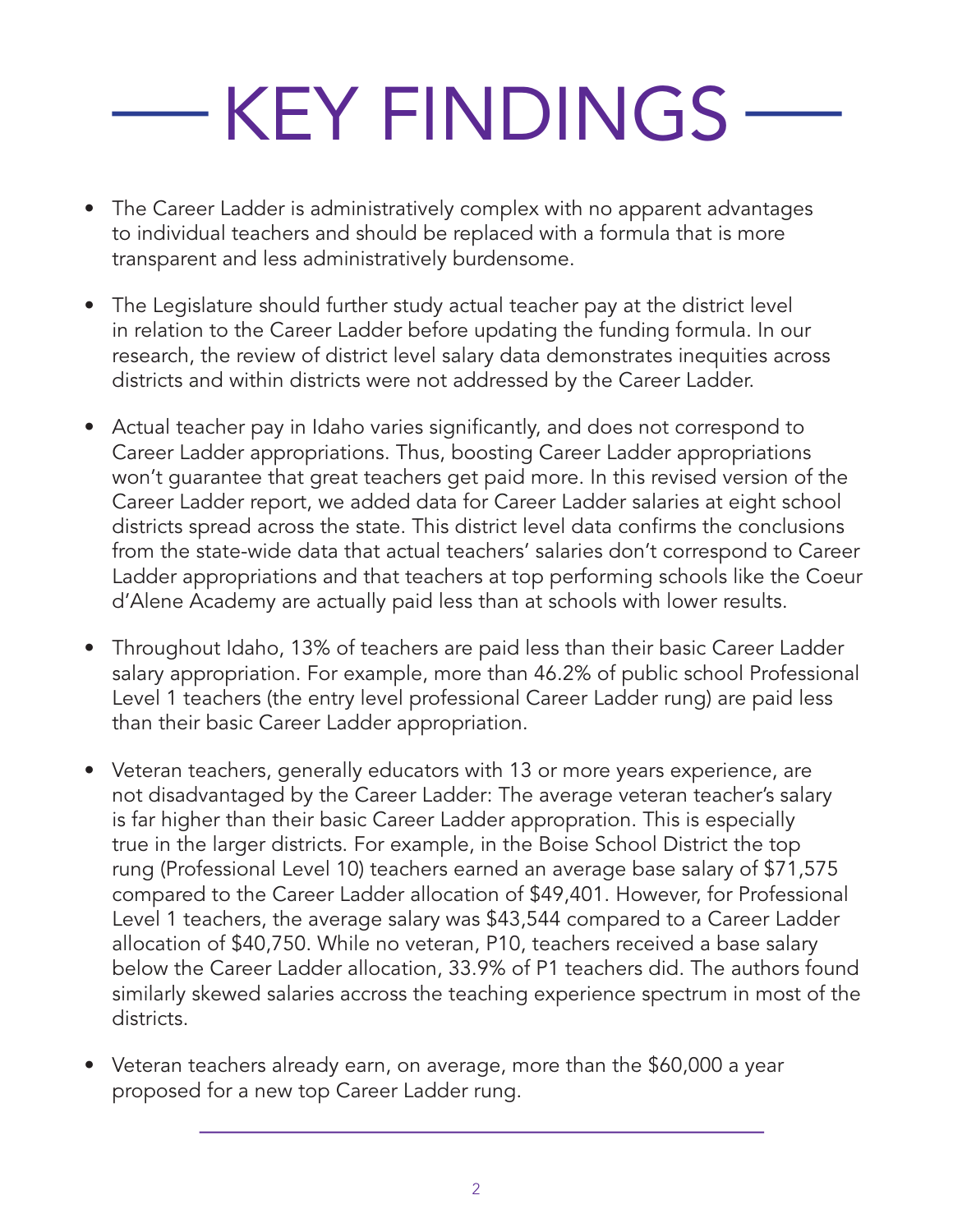# BACKGROUND

The Career Ladder has been the focus of much debate in state government, but few people have a full understanding of what it is, what it does, and how it helps determine teacher salaries.

The Career Ladder is a salary-allocation schedule that defines how much money the state will give to each school district for a teacher with a given level of experience and education. Districts are free to pay more or less than this amount. For example, in Fiscal Year 2019, the state, basic, general fund allocation was \$35,800 for every new entry-level teacher on the first rung of the Career Ladder: Residency Level 1. Teachers move to higher rungs the longer they work in the district and by meeting the applicable performance criteria, such as having a master's degree. The state also gives districts extra money for teachers who have additional certifications, such as an occupational specialist certificate.<sup>1</sup>

For teachers who are paid from the General Fund (source code 10),the Legislature sends each school district in the state a sum to match the total appropriation for all teachers in that district, based on their Career Ladder rungs and applicable additional allocations.2 To simplify this review of the Career Ladder, this report only examines teachers who are fully funded from General Fund dollars—which map to the Career Ladder appropriation.

The General Fund Career Ladder salary and benefit appropriation has increased from about \$704 million in FY16 to about \$959 million for FY20, a substantial increase in the state's commitment to improve teacher pay as well as to increase the number of teaching staff. This appropriation covers both instructional and pupil services staff, however instructional staff are the focus of this study.

The state does not determine how much each teacher is actually paid. The only exception is that the state determines the minimum salary, which was \$35,800 for the 2018-19 school year. This amount that will rise to \$38,500 for the 2019-20 school year.3 Each district has its own contract with teachers. As a result, most Idaho teachers are not paid the state-appropriated amount; some teachers receive less and others receive more.

Contrary to what you may have heard, veteran teachers are not the ones who are disadvantaged by the Career Ladder. It is the teachers at the lower rungs on the ladder who often receive less than their appropriation. Superintendent of Public Instruction Sherri Ybarra has proposed adding another top rung to the Career Ladder. Adding another rung to the Career Ladder would not guarantee that less experienced teachers would be paid more. It might simply lead to over-rewarding veteran teachers.

For example, 46.2.% of Professional Level 1 teachers (the entry level professional rung) who work in traditional public schools are paid less than the \$40,750 appropriation given to their district. On average, across all rungs of the Career Ladder, 13.0% of teachers are paid less than the appropriated base salary.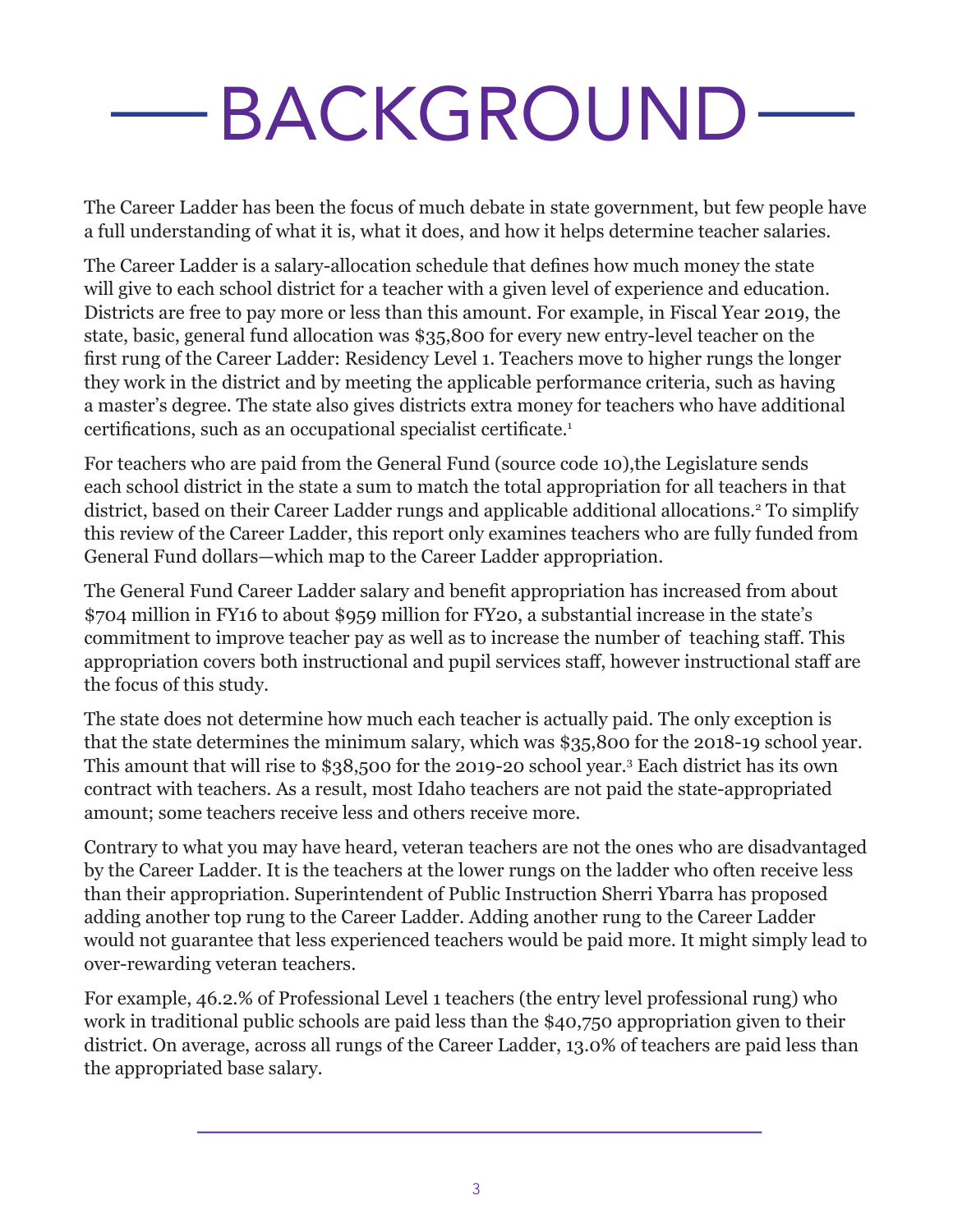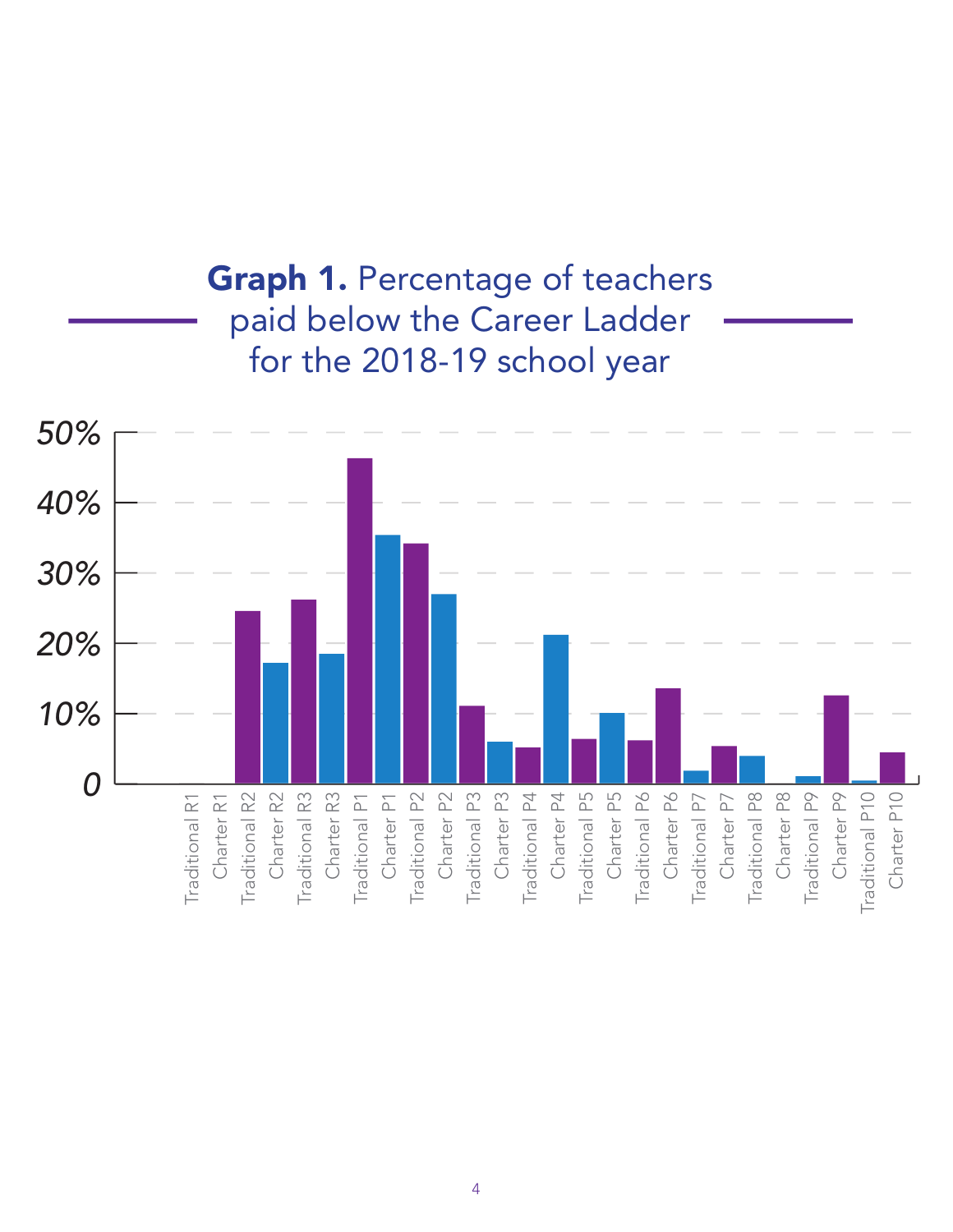## Table 1. Percentage of teachers paid below Career Ladder for the 2018-19 school year

| Career Ladder<br><b>Career Ladder</b><br>appropriation<br>pay rung |          | Percent of teachers paid below Career<br>Ladder appropriation (base salary only) | Average base<br>salary |
|--------------------------------------------------------------------|----------|----------------------------------------------------------------------------------|------------------------|
| <b>Traditional R1</b>                                              | \$35,800 | 0.0%                                                                             | \$37,122               |
| <b>Charter R1</b>                                                  | \$35,800 | 0.0%                                                                             | \$36,844               |
| <b>Traditional R2</b>                                              | \$36,750 | 24.5%                                                                            | \$37,448               |
| Charter <sub>R2</sub>                                              | \$36,750 | 17.1%                                                                            | \$37,697               |
| <b>Traditional P3</b>                                              | \$37,706 | 26.1%                                                                            | \$38,909               |
| <b>Charter R3</b>                                                  | \$37,706 | 18.4%                                                                            | \$39,262               |
| <b>Traditional P1</b>                                              | \$40,750 | 46.2%                                                                            | \$40,805               |
| <b>Charter P1</b>                                                  | \$40,750 | 35.3%                                                                            | \$41,177               |
| <b>Traditional P2</b>                                              | \$42,503 | 34.1%                                                                            | \$43,867               |
| <b>Charter P2</b>                                                  | \$42,503 | 26.9%                                                                            | \$44,127               |
| <b>Traditional P3</b>                                              | \$42,765 | 11.0%                                                                            | \$48,373               |
| Charter P3                                                         | \$42,765 | 5.9%                                                                             | \$48,949               |
| <b>Traditional P4</b>                                              | \$44,538 | 5.1%                                                                             | \$50,925               |
| <b>Charter P4</b>                                                  | \$44,538 | 21.1%                                                                            | \$49,010               |
| <b>Traditional P5</b>                                              | \$44,820 | 6.3%                                                                             | \$51,544               |
| <b>Charter P5</b>                                                  | \$44,820 | 10.0%                                                                            | \$50,453               |
| <b>Traditional P6</b>                                              | \$46,614 | 6.1%                                                                             | \$53,294               |
| <b>Charter P6</b>                                                  | \$46,614 | 13.5%                                                                            | \$51,887               |
| <b>Traditional P7</b>                                              | \$46,918 | 1.8%                                                                             | \$56,464               |
| Charter P7                                                         | \$46,918 | 5.3%                                                                             | \$55,880               |
| <b>Traditional P8</b>                                              | \$48,734 | 3.9%                                                                             | \$58,388               |
| <b>Charter P8</b>                                                  | \$48,734 | 0.0%                                                                             | \$54,766               |
| <b>Traditional P9</b>                                              | \$49,061 | 1.0%                                                                             | \$59,333               |
| Charter P9                                                         | \$49,061 | 12.5%                                                                            | \$57,189               |
| <b>Traditional P10</b>                                             | \$49,401 | 0.4%                                                                             | \$62,025               |
| Charter P10                                                        | \$49,401 | 4.4%                                                                             | \$60,282               |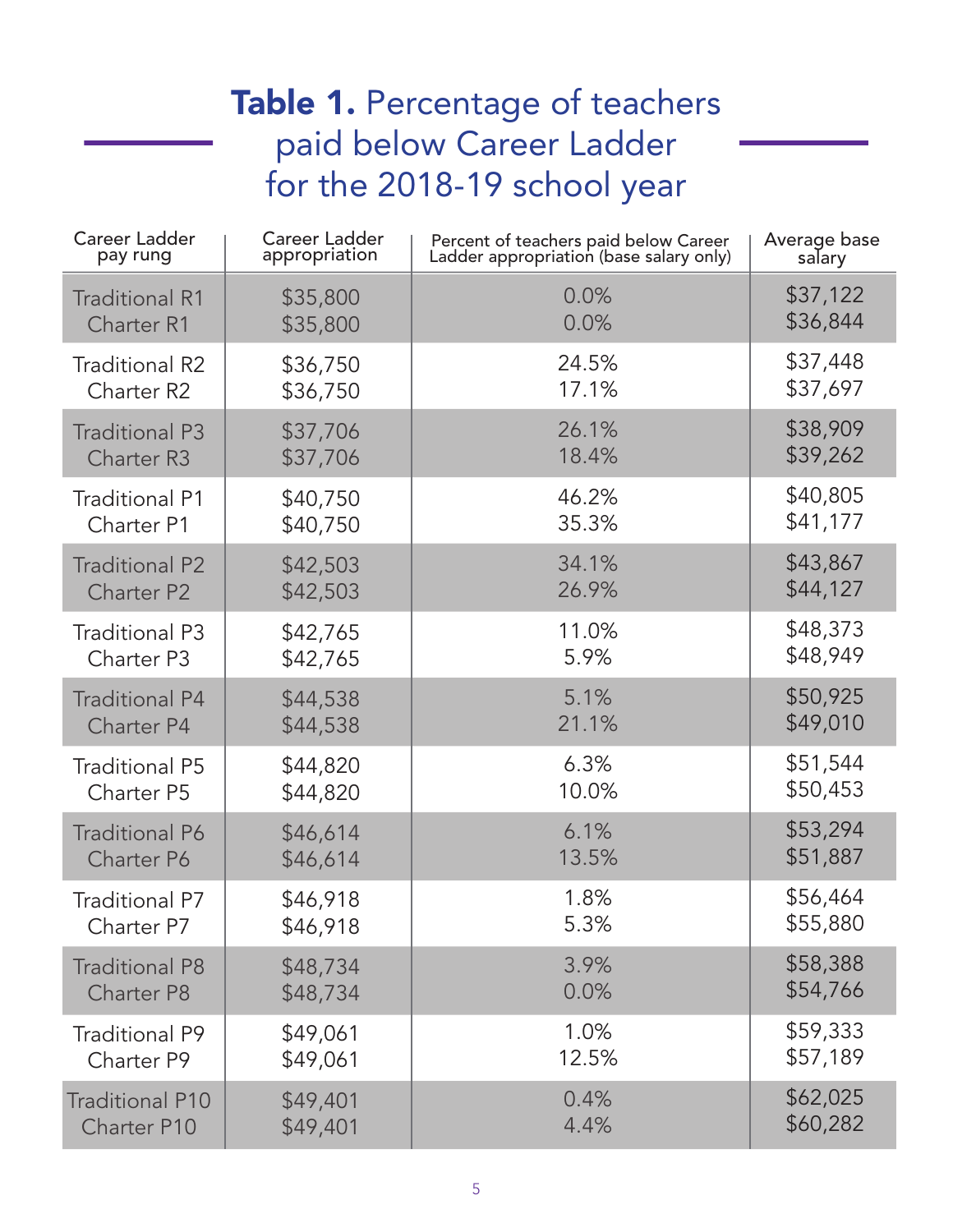Though some teachers are paid less than their appropriated salary, others are paid significantly more. The highest-paid teacher in the Idaho public school system made \$96,110 during the 2018-19 school year. This instructor teaches agricultural welding and small gasoline engine repair in Meridian and is at Professional Level 10 on the Career Ladder. In comparison, the lowest-paid Idaho teacher is a Residential Level 2 special educator in Gooding, who made \$35,638 during the 2018-19 school year.

When the highest, lowest, average, and median salaries are lined up side by side for each Career Ladder rung, it is easy to see that actual salaries range wildly at both traditional and public charter schools. It is also clear that the ladder does not guide salaries from one step to another. In some cases, the highest-paid teacher on one level of the Career Ladder is paid more than the highest-paid teacher on the next level.

In short, salaries are not always commensurate with the Career Ladder rungs — and are not required to be.

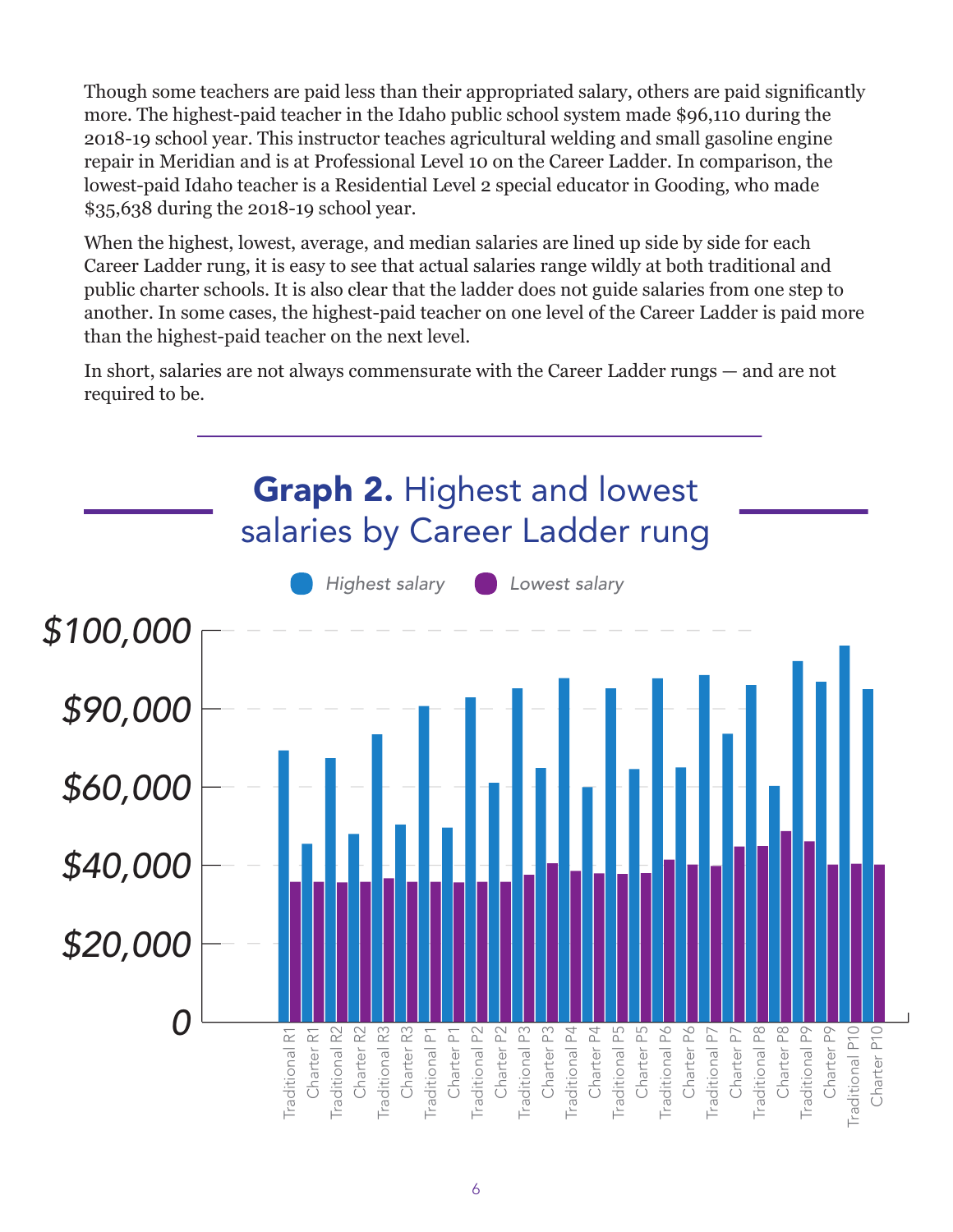## Table 2. Highest, lowest, average, and median base salaries for the 2018-19 school year

| <b>Career Ladder</b>   | Highest salary<br>paid | Lowest salary | Average base | <b>Median base</b> |
|------------------------|------------------------|---------------|--------------|--------------------|
| pay rung               |                        | paid          | salary       | salary             |
| <b>Traditional R1</b>  | \$69,360               | \$35,800      | \$37,122     | \$35,800           |
| <b>Charter R1</b>      | \$45,500               | \$35,800      | \$36,844     | \$35,800           |
| <b>Traditional R2</b>  | \$67,356               | \$35,638      | \$37,448     | \$36,750           |
| <b>Charter R2</b>      | \$48,000               | \$35,800      | \$37,697     | \$36,756           |
| <b>Traditional R3</b>  | \$73,471               | \$35,664      | \$38,909     | \$37,833           |
| <b>Charter R3</b>      | \$50,408               | \$35,800      | \$39,262     | \$38,304           |
| <b>Traditional P1</b>  | \$80,706               | \$35,800      | \$40,805     | \$40,750           |
| <b>Charter P1</b>      | \$49,660               | \$36,565      | \$41,177     | \$40,750           |
| <b>Traditional P2</b>  | \$82,884               | \$35,800      | \$43,867     | \$42,529           |
| <b>Charter P2</b>      | \$61,098               | \$35,800      | \$44,127     | \$43,008           |
| <b>Traditional P3</b>  | \$85,222               | \$37,600      | \$48,373     | \$46,800           |
| Charter P3             | \$64,831               | \$40,500      | \$48,949     | \$47,669           |
| <b>Traditional P4</b>  | \$87,807               | \$38,598      | \$50,925     | \$49,784           |
| <b>Charter P4</b>      | \$60,000               | \$37,970      | \$49,010     | \$49,130           |
| <b>Traditional P5</b>  | \$85,222               | \$37,797      | \$51,544     | \$49,595           |
| <b>Charter P5</b>      | \$64,599               | \$38,000      | \$50,453     | \$50,059           |
| <b>Traditional P6</b>  | \$87,754               | \$41,446      | \$53,294     | \$52,140           |
| <b>Charter P6</b>      | \$65,000               | \$40,223      | \$51,887     | \$50,812           |
| <b>Traditional P7</b>  | \$88,631               | \$39,861      | \$56,464     | \$55,678           |
| Charter P7             | \$73,620               | \$44,836      | \$55,880     | \$55,624           |
| <b>Traditional P8</b>  | \$86,024               | \$44,950      | \$58,388     | \$56,700           |
| <b>Charter P8</b>      | \$60,292               | \$48,734      | \$54,766     | \$53,888           |
| <b>Traditional P9</b>  | \$92,187               | \$46,139      | \$59,333     | \$58,496           |
| Charter P9             | \$86,880               | \$40,223      | \$57,189     | \$57,700           |
| <b>Traditional P10</b> | \$96,110               | \$40,401      | \$62,025     | \$61,300           |
| <b>Charter P10</b>     | \$85,000               | \$40,223      | \$60,282     | \$62,672           |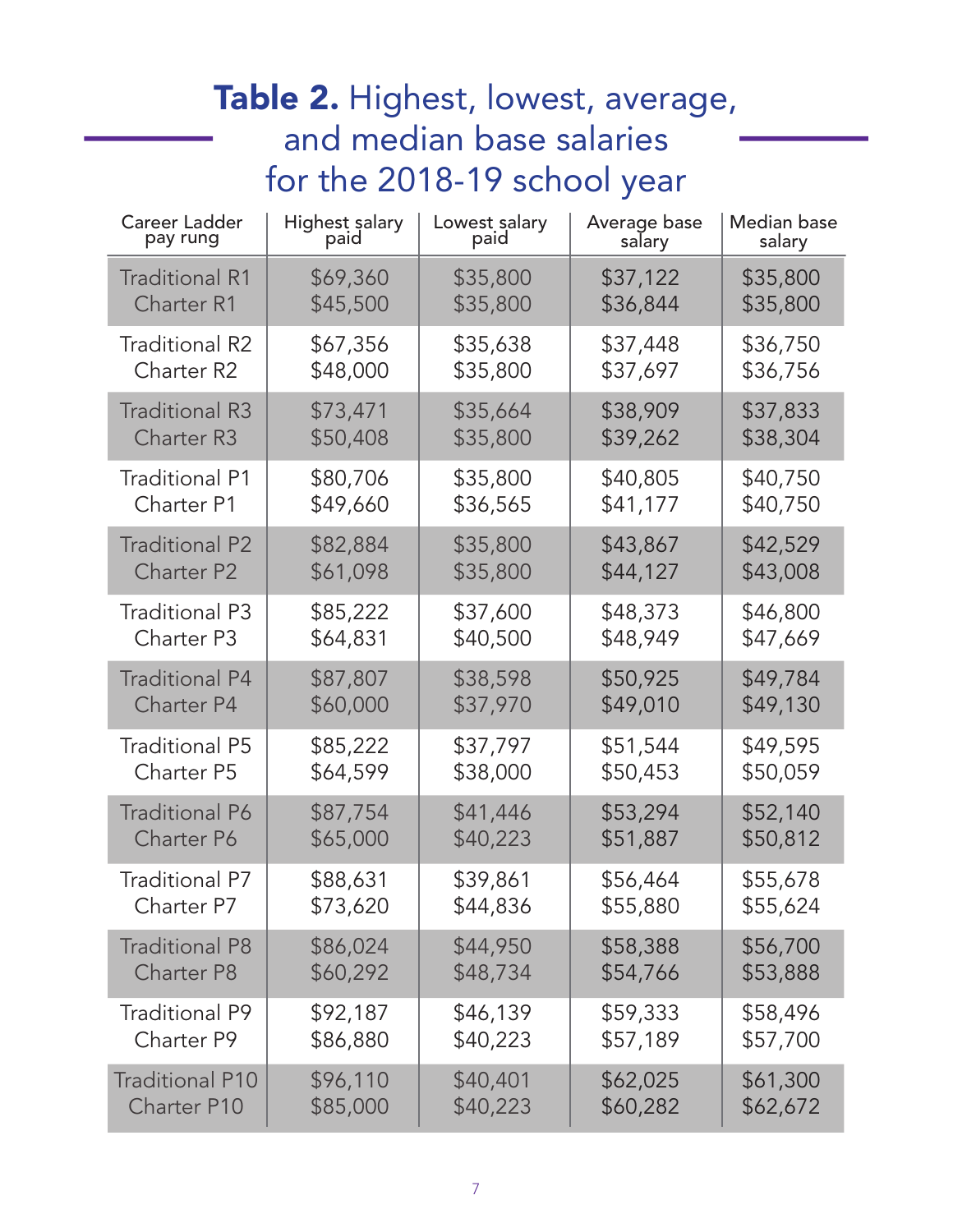The findings in this report do not support adding another rung to the Career Ladder or even continuing this approach to salary allocation by the state of Idaho. Our research has uncovered a number of flaws that suggest that the Career Ladder be replaced. The three major flaws are:

- 1. The ladder is complex to administer, as its guidance manual contains 97 pages, and the Career Ladder is not well understood. The fact that the Career Ladder allocation schedule does not determine actual salaries is misunderstood by many.
- 2. As the district-level data in the this report's appendix shows, merely allocating more money will maintain the disparity among districts and may actually increase it. Another rung will likely lead the Idaho Education Association to negotiate even bigger pay increases for veteran teachers, thereby heightening the pay gap between veterans and mid-career teachers, and between urban and rural districts — continuing the pull from rural to urban districts.
- 3. The Career Ladder allocation places a premium on teachers accumulating education credits and years of service, but the use of state-appropriated dollars are not consistently being applied to this goal. Further, the Career Ladder was intended to be linked to a system of accountability. However, when 98% of teachers are placed in the top two rating levels, it is clear there is no genuine system of accountability, but rather a system that rewards years of service and education credits instead of teaching excellence.

### Methodology

We began our research with a list of every Idaho school district employee who holds a teaching certificate. We then cut from that list all part-time positions, as well as any positions where the school district was not able to report the contracted salary for the 2018-19 school year.

Additionally, we cut out administrative and pupil service positions. We considered the following to be administrative and pupil service positions:

- Principals
- Administrators
- School counselors
- School social workers
- School nurses
- Athletic facilitators
- College and career ready advisors
- CTE administrators
- Migrant education administrators
- Special education directors
- Assistant principals
- Librarians
- Community resource workers
- Occupational therapists
- Physical therapists
- Speech and language pathologists
- Audiologists
- Homeless liaisons
- Coordinators
- Office/library/classroom aides

We eliminated those educators with dual roles if they were classified with an administrative contract. As stated above in this report, the intent was to most closely compare the salary allocations of teachers funded by the Career Ladder to the actual base salary paid them by their district — because if there is little or no relationship between the Career Ladder appropriation and the actual salaries, there is no reason to administer a complex system. Two teachers could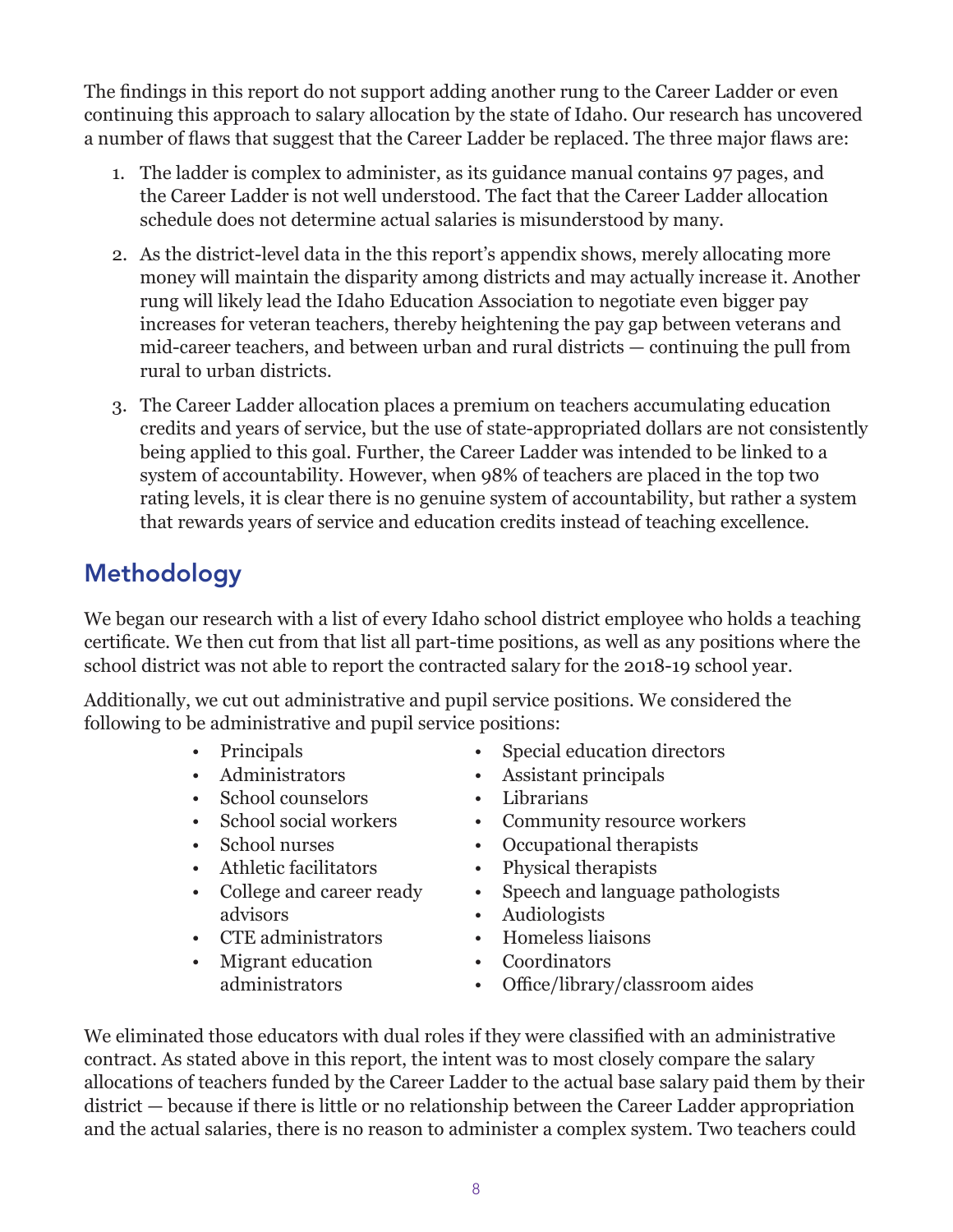earn exactly the same salary in the same school district but one could be funded by General Fund dollars, while the other funded by another source of funds, such as Title 1 federal money. Only those fully funded by General Fund dollars were included in the research.

After these exclusions, we ended with a list of 14,860 full-time teaching positions throughout the state. The decision was to review those teachers funded by General Funds (funding source code 10) as those are directly tied to the state funding formula.4 While the source of funds doesn't necessarily impact what a teacher is paid, we believe it makes sense to most closely match the salaries of teachers fully funded by state general fund appropriations with the view that this is the clearest way to evaluate whether the Career Ladder is an effective compensation tool. We split this list in two: one for 13,993 traditional school teachers and another for 867 charter school teachers.

Only base salaries were used in the analysis, so we excluded any extra pay that these teachers received for the year.5 The estimated extra pay amounts to more than \$16.8 million for teachers for the 2018-19 school year, and not all teachers receive extra pay.6 Extra pay can come from several sources. For example, there is a separate line item for Leadership Premiums to be paid when teachers occupy a hard-to-fill position or they teach a dual-credit course.<sup>7</sup> The following is a list of extra pay opportunities excluded from this report's salary figures:

- Bonuses
- National board
- certification benefits • Leadership
- premiums
- Summer contracts
- Department head positions
- Fringe benefits
- Driver training
- Extracurricular instruction/coaching

**Disclaimer: IFF revised this report on September 12, 2019. The data presented in this report was obtained from an Idaho System for Educational Excellence (ISEE) report provided by the State Department of Education (SDE). Based on feedback after the initial report was released, IFF determined that several salaries in the ISEE data were inaccurately reported by the state and school districts. The authors requested and received corrected data from SDE, which is included here. If a reader believes that any data is not accurate, please contact IFF.**

### Endnotes

**1.** Idaho Code Section 33-1004B, Career Ladder.

**<sup>2.</sup>** "2018-2019 SCHOOL YEAR: ISEE Staff Data Guidance Manual." Pages 15-47. Available at: http://www.sde. idaho.gov/finance/shared/2018-2019/2018-2019-ISEE-Staff-Data-Guidance-Manual.pdf.

**<sup>3.</sup>** Idaho Code Section 33-1004B, Career Ladder.

**<sup>4.</sup>** "2018-2019 SCHOOL YEAR: ISEE Staff Data Guidance Manual." Pages 40-41. Available at: http://www.sde. idaho.gov/finance/shared/2018-2019/2018-2019-ISEE-Staff-Data-Guidance-Manual.pdf.

**<sup>5.</sup>** "2018-2019 SCHOOL YEAR: ISEE Staff Data Guidance Manual." Page 38. Available at: http://www.sde. idaho. gov/finance/shared/2018-2019/2018-2019-ISEE-Staff-Data-Guidance-Manual.pdf.

**<sup>6.</sup>** Idaho State Department of Education, Basic Education Staffing System, Statewide Certificated Staff Salary Report, 2018-2019.

**<sup>7.</sup>** Idaho Code Section: 33-1004J, Leadership Premiums.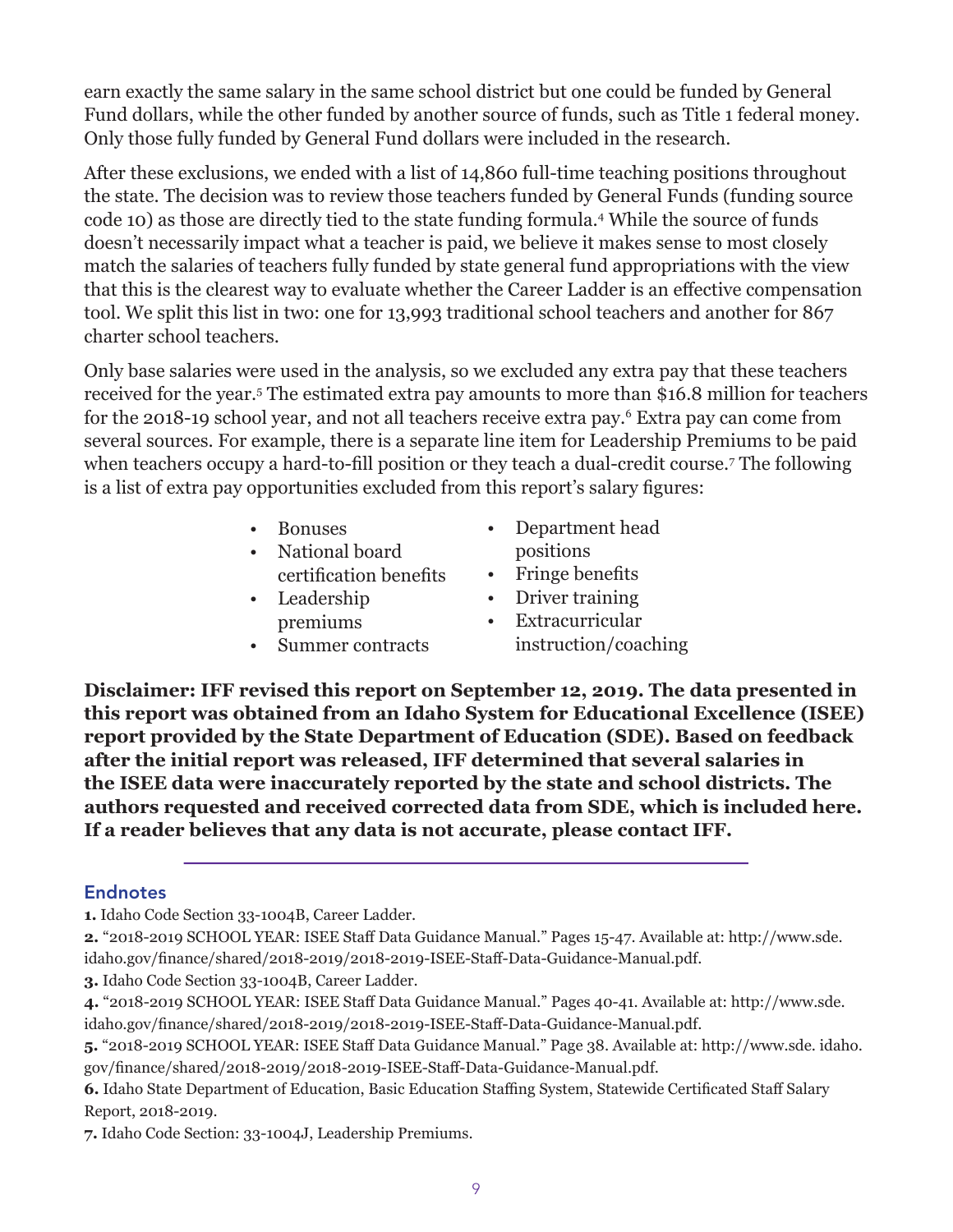# APPENDIX

The salary data for individual school districts further demonstrates that the Career Ladder is not even close to a consistent guideline. A district with few resources like Sugar-Salem follows the ladder strictly, while other districts do not.

Again, we see that many Professional Level 1 (P1) teachers are consistently paid less than the Career Ladder appropriation, while all of the P10 teachers make more or considerably more than the Career Ladder appropriation. Finally, in a number of districts, average salaries for lower professional rungs are higher than the the next rung's salary. For example, in Moscow the average P5 is paid \$66,284, while the average P6 is paid \$60,791.

|                 |                   |                  |                   |                  | والمستحدث والمستحدث والمتواطن                                 |                                   |
|-----------------|-------------------|------------------|-------------------|------------------|---------------------------------------------------------------|-----------------------------------|
| Pay<br>rung     | Highest<br>sălary | Lowest<br>salary | Average<br>salary | Median<br>salary | Percent of teachers paid below<br>Career Ladder appropriation | Career<br>Ladder<br>Appropriation |
| R <sub>1</sub>  | \$55,768          | \$44,614         | \$51,678          | \$54,653         | 0.0%                                                          | \$35,800                          |
| R <sub>2</sub>  | \$60,939          | \$44,614         | \$53,581          | \$57,998         | $0.0\%$                                                       | \$36,750                          |
| R <sub>3</sub>  | \$73,471          | \$44,614         | \$56,187          | \$54,653         | 0.0%                                                          | \$37,706                          |
| P <sub>1</sub>  | \$74,947          | \$46,845         | \$58,721          | \$57,441         | $0.0\%$                                                       | \$40,750                          |
| P <sub>2</sub>  | \$74,947          | \$47,331         | \$63,602          | \$65,278         | $0.0\%$                                                       | \$42,503                          |
| P <sub>3</sub>  | \$85,222          | \$55,935         | \$73,152          | \$72,401         | $0.0\%$                                                       | \$42,765                          |
| P <sub>4</sub>  | \$75,675          | \$70,645         | \$73,690          | \$74,220         | 0.0%                                                          | \$44,538                          |
| P <sub>5</sub>  | \$85,222          | \$60,357         | \$78,164          | \$78,729         | 0.0%                                                          | \$44,820                          |
| P6              | \$87,754          | \$73,471         | \$82,915          | \$85,222         | 0.0%                                                          | \$46,614                          |
| P7              | \$88,631          | \$72,764         | \$83,667          | \$85,222         | 0.0%                                                          | \$46,918                          |
| P <sub>8</sub>  | \$86,024          | \$75,675         | \$81,363          | \$82,692         | 0.0%                                                          | \$48,734                          |
| P9              | \$88,631          | \$75,675         | \$85,112          | \$85,222         | 0.0%                                                          | \$49,061                          |
| P <sub>10</sub> | \$88,631          | \$72,764         | \$86,495          | \$88,631         | 0.0%                                                          | \$49,401                          |
|                 |                   |                  |                   |                  |                                                               |                                   |

**Blaine School District**  $\begin{array}{c} \begin{array}{c} \end{array}$  Average percentage paid below  $\begin{array}{c} \end{array}$  **0%** 

*Note: The median P10 salary is the same as the highest because more than half of the teachers are paid the highest salary.*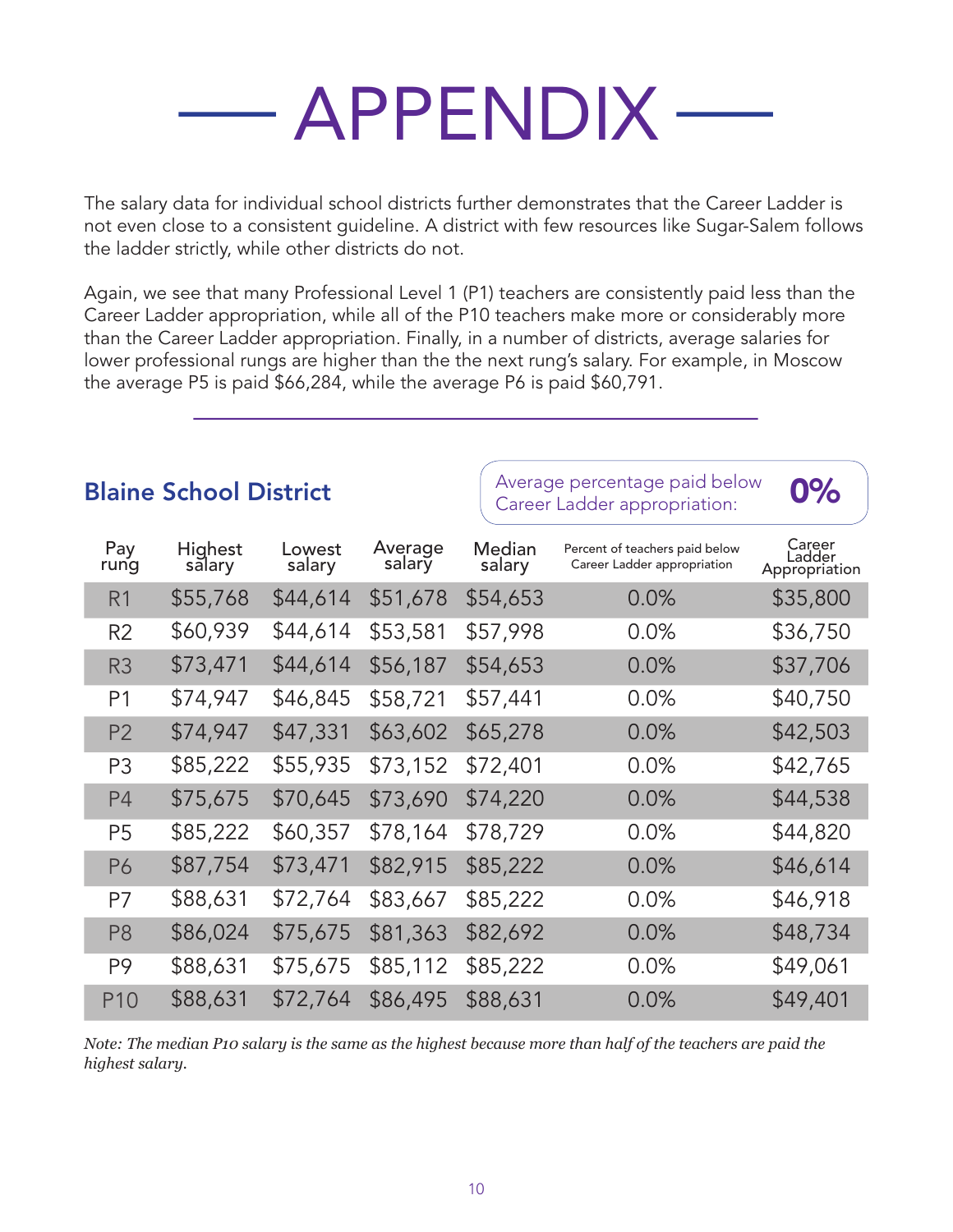## $M$ oscow School District  $M$  Average percentage paid below  $M$ 6%



| Pay<br>rung    | Highest<br>sălary | Lowest<br>salary | Average<br>salary | Median<br>salary | Percent of teachers paid below<br>Career Ladder appropriation | Career<br>Ladder<br>Appropriation |
|----------------|-------------------|------------------|-------------------|------------------|---------------------------------------------------------------|-----------------------------------|
| R <sub>1</sub> | \$37,282          | \$37,282         | \$37,282          | \$37,282         | $0.0\%$                                                       | \$35,800                          |
| R <sub>2</sub> | \$44,630          | \$35,800         | \$38,592          | \$36,541         | 50.0%                                                         | \$36,750                          |
| R <sub>3</sub> | \$51,516          | \$35,800         | \$38,101          | \$35,800         | 77.8%                                                         | \$37,706                          |
| P <sub>1</sub> | \$48,830          | \$35,800         | \$40,143          | \$35,800         | 66.7%                                                         | \$40,750                          |
| P <sub>2</sub> | \$62,363          | \$37,282         | \$49,930          | \$48,830         | 12.9%                                                         | \$42,503                          |
| P <sub>3</sub> | \$62,363          | \$51,166         | \$58,182          | \$59,599         | 0.0%                                                          | \$42,765                          |
| P <sub>4</sub> | \$68,233          | \$51,166         | \$59,673          | \$59,621         | $0.0\%$                                                       | \$44,538                          |
| P <sub>5</sub> | \$71,824          | \$56,999         | \$66,284          | \$68,233         | 0.0%                                                          | \$44,820                          |
| P6             | \$68,233          | \$56,999         | \$60,791          | \$59,621         | $0.0\%$                                                       | \$46,614                          |
| P7             | \$68,233          | \$56,999         | \$62,020          | \$60,249         | $0.0\%$                                                       | \$46,918                          |
| P <sub>8</sub> | \$68,233          | \$62,363         | \$67,581          | \$68,233         | $0.0\%$                                                       | \$48,734                          |
| P <sub>9</sub> | \$68,233          | \$56,999         | \$65,382          | \$68,233         | $0.0\%$                                                       | \$49,061                          |
| <b>P10</b>     | \$70,029          | \$56,999         | \$67,637          | \$68,233         | $0.0\%$                                                       | \$49,401                          |

West Ada School District  $\parallel$  Average percentage paid below 11%

| Pay<br>rung    | Highest<br>salary | Lowest<br>salary | Average<br>salary | Median<br>salary | Percent of teachers paid below<br>Career Ladder appropriation | Career<br>Ladder<br>Appropriation |
|----------------|-------------------|------------------|-------------------|------------------|---------------------------------------------------------------|-----------------------------------|
| R1             | \$65,940          | \$35,800         | \$36,498          | \$35,800         | 0.0%                                                          | \$35,800                          |
| R <sub>2</sub> | \$55,388          | \$35,800         | \$37,406          | \$36,803         | 5.2%                                                          | \$36,750                          |
| R <sub>3</sub> | \$65,940          | \$36,803         | \$39,187          | \$37,833         | 4.1%                                                          | \$37,706                          |
| P <sub>1</sub> | \$80,706          | \$37,833         | \$41,687          | \$40,353         | 65.6%                                                         | \$40,750                          |
| P <sub>2</sub> | \$82,884          | \$37,833         | \$44,286          | \$43,710         | 41.9%                                                         | \$42,503                          |
| P <sub>3</sub> | \$67,337          | \$40,353         | \$47,995          | \$48,902         | 17.5%                                                         | \$42,765                          |
| P <sub>4</sub> | \$60,292          | \$43,710         | \$49,807          | \$50,147         | 4.4%                                                          | \$44,538                          |
| P5             | \$62,635          | \$43,710         | \$51,107          | \$50,226         | 3.1%                                                          | \$44,820                          |
| P6             | \$58,188          | \$45,310         | \$53,226          | \$52,887         | 2.4%                                                          | \$46,614                          |
| P7             | \$81,439          | \$47,702         | \$55,687          | \$56,159         | $0.0\%$                                                       | \$46,918                          |
| P <sub>8</sub> | \$60,292          | \$54,959         | \$56,538          | \$56,159         | $0.0\%$                                                       | \$48,734                          |
| P9             | \$64,744          | \$51,426         | \$58,823          | \$59,092         | 0.0%                                                          | \$49,061                          |
| <b>P10</b>     | \$96,110          | \$51,426         | \$64,617          | \$64,740         | 0.0%                                                          | \$49,401                          |
|                |                   |                  |                   |                  |                                                               |                                   |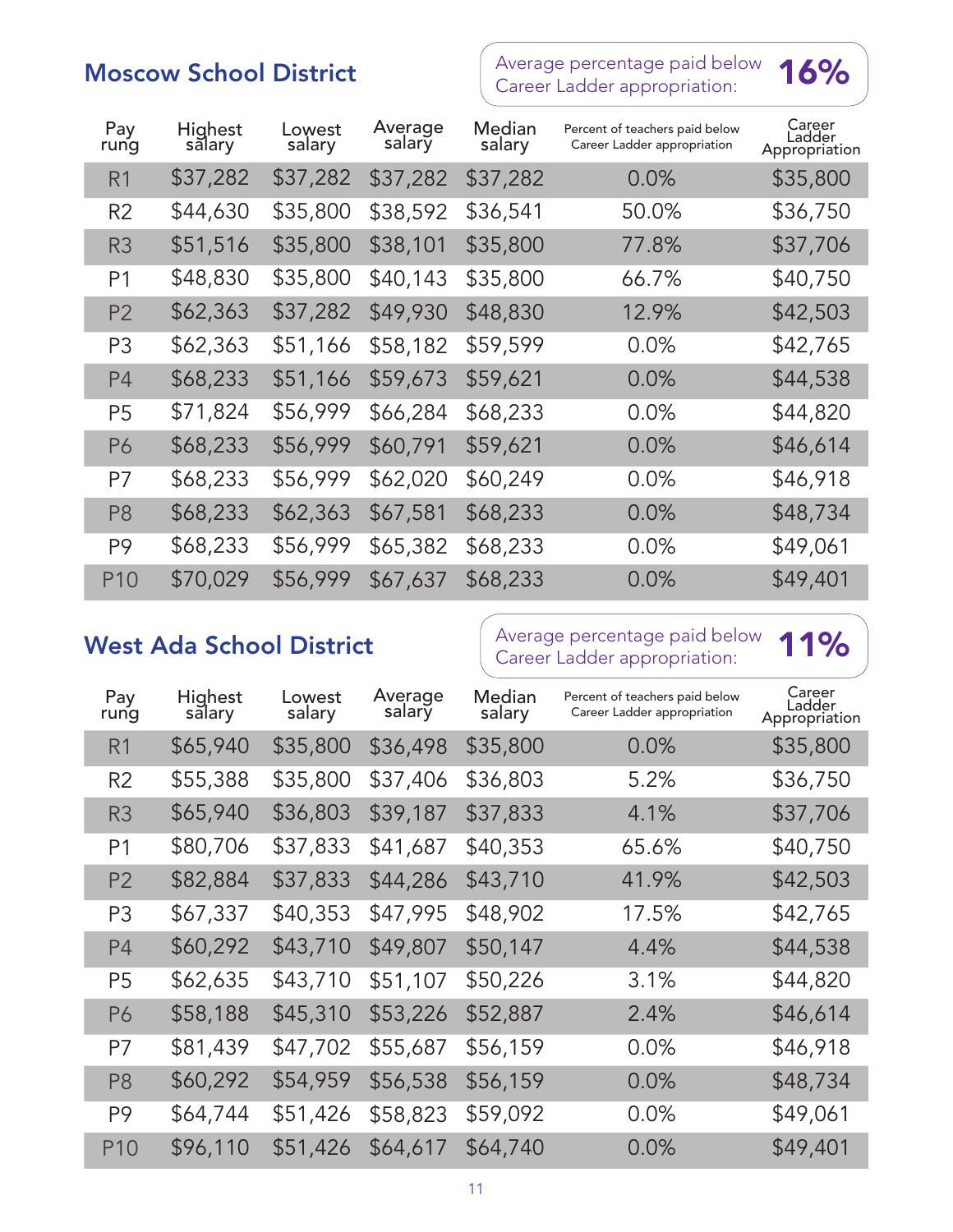### **Bonneville School District** Average percentage paid below Average percentage paid below 11%



| Pay<br>rung     | Highest<br>salary | Lowest<br>salary | Average<br>salary | Median<br>salary | Percent of teachers paid below<br>Career Ladder appropriation | Career<br>Ladder<br>Appropriation |
|-----------------|-------------------|------------------|-------------------|------------------|---------------------------------------------------------------|-----------------------------------|
| R <sub>1</sub>  | \$56,087          | \$36,516         | \$37,064          | \$36,516         | 0.0%                                                          | \$35,800                          |
| R2              | \$42,373          | \$36,516         | \$38,003          | \$37,445         | 4.8%                                                          | \$36,750                          |
| R <sub>3</sub>  | \$46,038          | \$37,445         | \$39,474          | \$38,278         | 2.0%                                                          | \$37,706                          |
| P <sub>1</sub>  | \$52,184          | \$38,278         | \$40,874          | \$40,111         | 74.4%                                                         | \$40,750                          |
| P <sub>2</sub>  | \$46,038          | \$38,278         | \$42,366          | \$42,373         | 67.5%                                                         | \$42,503                          |
| P <sub>3</sub>  | \$47,750          | \$43,238         | \$44,822          | \$44,838         | $0.0\%$                                                       | \$42,765                          |
| <b>P4</b>       | \$52,184          | \$44,950         | \$47,311          | \$47,342         | $0.0\%$                                                       | \$44,538                          |
| P <sub>5</sub>  | \$52,184          | \$46,534         | \$49,221          | \$49,256         | $0.0\%$                                                       | \$44,820                          |
| <b>P6</b>       | \$56,422          | \$49,256         | \$51,794          | \$50,984         | 0.0%                                                          | \$46,614                          |
| P7              | \$61,300          | \$52,111         | \$56,314          | \$56,422         | 0.0%                                                          | \$46,918                          |
| P <sub>8</sub>  | \$53,185          | \$52,189         | \$52,687          | \$52,687         | 0.0%                                                          | \$48,734                          |
| P9              | \$61,300          | \$54,385         | \$58,086          | \$57,687         | $0.0\%$                                                       | \$49,061                          |
| P <sub>10</sub> | \$65,156          | \$56,422         | \$60,922          | \$60,100         | 0.0%                                                          | \$49,401                          |

**Boise School District** Average percentage paid below Average percentage paid below 5%<br>Career Ladder appropriation:

| Pay<br>rung    | Highest<br>salary | Lowest<br>salary | Average<br>salary | Median<br>salary | Percent of teachers paid below<br>Career Ladder appropriation | Career<br>Ladder<br>Appropriation |
|----------------|-------------------|------------------|-------------------|------------------|---------------------------------------------------------------|-----------------------------------|
| R1             | \$51,527          | \$39,455         | \$40,260          | \$39,455         | 0.0%                                                          | \$35,800                          |
| R <sub>2</sub> | \$67,356          | \$39,455         | \$40,943          | \$39,746         | $0.0\%$                                                       | \$36,750                          |
| R <sub>3</sub> | \$49,074          | \$40,035         | \$41,594          | \$40,615         | 0.0%                                                          | \$37,706                          |
| P <sub>1</sub> | \$62,706          | \$40,326         | \$43,544          | \$41,776         | 33.9%                                                         | \$40,750                          |
| P <sub>2</sub> | \$58,229          | \$36,641         | \$47,942          | \$46,737         | 22.6%                                                         | \$42,503                          |
| P <sub>3</sub> | \$75,459          | \$41,196         | \$53,169          | \$54,103         | 6.7%                                                          | \$42,765                          |
| P4             | \$61,176          | \$46,737         | \$55,968          | \$56,809         | 0.0%                                                          | \$44,538                          |
| P <sub>5</sub> | \$70,947          | \$46,737         | \$56,685          | \$58,229         | $0.0\%$                                                       | \$44,820                          |
| P6             | \$67,527          | \$47,634         | \$59,077          | \$59,685         | 0.0%                                                          | \$46,614                          |
| P7             | \$72,720          | \$51,527         | \$63,424          | \$64,273         | 0.0%                                                          | \$46,918                          |
| P <sub>8</sub> | \$67,527          | \$59,685         | \$62,728          | \$62,706         | 0.0%                                                          | \$48,734                          |
| P9             | \$72,720          | \$61,176         | \$66,909          | \$65,881         | 0.0%                                                          | \$49,061                          |
| P10            | \$83,493          | \$55,431         | \$71,575          | \$72,720         | 0.0%                                                          | \$49,401                          |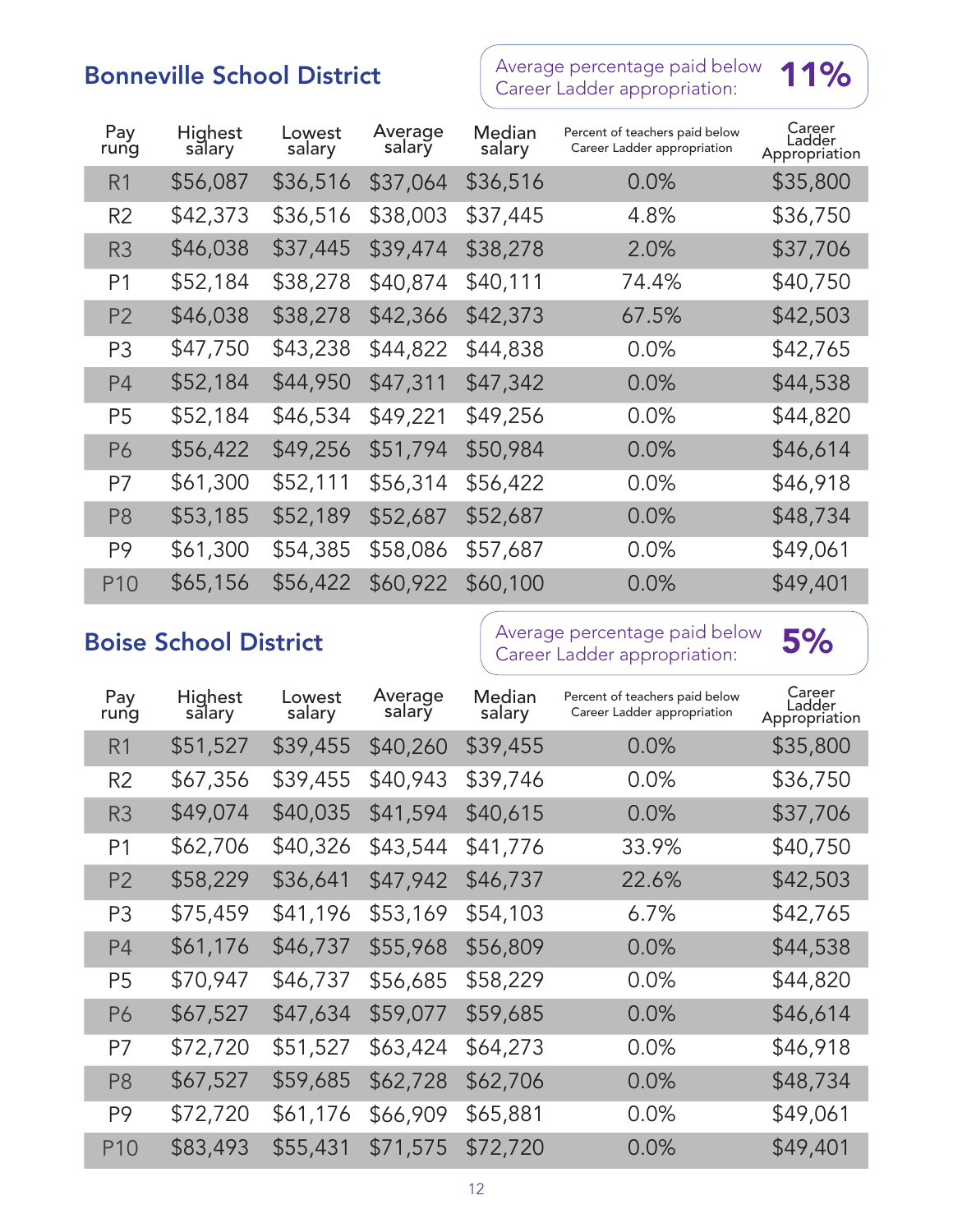\* There is only one teacher on this rung.<br>\*\* All teachers on this rung are paid the same.

## St. Maries School District  $\begin{array}{r} \text{Average percentage paid below} \ \text{36\%} \end{array}$  36%



| Pay<br>rung     | Highest<br>salary | Lowest<br>salary | Average<br>salary | Median<br>salary | Percent of teachers paid below<br>Career Ladder appropriation | Career<br>Ladder<br>Appropriation |
|-----------------|-------------------|------------------|-------------------|------------------|---------------------------------------------------------------|-----------------------------------|
| $R1***$         | \$35,800          | \$35,800         | \$35,800          | \$35,800         | $0.0\%$                                                       | \$35,800                          |
| $R2**$          | \$36,071          | \$36,071         | \$36,071          | \$36,071         | 100.0%                                                        | \$36,750                          |
| R <sub>3</sub>  | \$37,711          | \$36,792         | \$37,160          | \$36,792         | 60.0%                                                         | \$37,706                          |
| $P1*$           | \$36,792          | \$36,792         | \$36,792          | \$36,792         | 100.0%                                                        | \$40,750                          |
| P <sub>2</sub>  | \$45,653          | \$36,071         | \$39,469          | \$36,792         | 76.5%                                                         | \$42,503                          |
| P <sub>3</sub>  | \$49,254          | \$41,424         | \$46,131          | \$46,922         | 25.0%                                                         | \$42,765                          |
| $P4*$           | \$44,696          | \$44,696         | \$44,696          | \$44,696         | $0.0\%$                                                       | \$44,538                          |
| P <sub>5</sub>  | N/A               | N/A              | N/A               | N/A              | N/A                                                           | \$44,820                          |
| P6              | N/A               | N/A              | N/A               | N/A              | N/A                                                           | \$46,614                          |
| P7              | \$59,584          | \$51,084         | \$55,634          | \$55,934         | $0.0\%$                                                       | \$46,918                          |
| P <sub>8</sub>  | N/A               | N/A              | N/A               | N/A              | N/A                                                           | \$48,734                          |
| $P9**$          | \$55,580          | \$55,580         | \$55,580          | \$55,580         | $0.0\%$                                                       | \$49,061                          |
| P <sub>10</sub> | \$64,288          | \$55,580         | \$58,873          | \$59,584         | $0.0\%$                                                       | \$49,401                          |

\* There is only one teacher on this rung. \*\* All teachers on this rung are paid the same.

**Sugar-Salem School District**  $\left\{\begin{array}{c} \text{Average percentage paid below} \\ \text{Cross Ladder approximation:} \end{array}\right\}$ Average percentage paid below 3.8%<br>Career Ladder appropriation:

| Pay<br>rung    | Highest<br>sălary | Lowest<br>salary | Average<br>salary | Median<br>salary | Percent of teachers paid below<br>Career Ladder appropriation | Career<br>Ladder<br>Appropriation |
|----------------|-------------------|------------------|-------------------|------------------|---------------------------------------------------------------|-----------------------------------|
| $R1***$        | \$35,800          | \$35,800         | \$35,800          | \$35,800         | 0.0%                                                          | \$35,800                          |
| R2             | \$36,750          | \$35,800         | \$36,394          | \$36,750         | 37.5%                                                         | \$36,750                          |
| R <sub>3</sub> | \$40,750          | \$37,706         | \$38,213          | \$37,706         | 0.0%                                                          | \$37,706                          |
| P1**           | \$40,750          | \$40,750         | \$40,750          | \$40,750         | 0.0%                                                          | \$40,750                          |
| $P2**$         | \$42,503          | \$42,503         | \$42,503          | \$42,503         | 0.0%                                                          | \$42,503                          |
| P <sub>3</sub> | N/A               | N/A              | N/A               | N/A              | N/A                                                           | \$42,765                          |
| $P4*$          | \$44,538          | \$44,538         | \$44,538          | \$44,538         | $0.0\%$                                                       | \$44,538                          |
| P <sub>5</sub> | N/A               | N/A              | N/A               | N/A              | N/A                                                           | \$44,820                          |
| $P6***$        | \$46,614          | \$46,614         | \$46,614          | \$46,614         | 0.0%                                                          | \$46,614                          |
| $P7**$         | \$46,918          | \$46,918         | \$46,918          | \$46,918         | $0.0\%$                                                       | \$46,918                          |
| P <sub>8</sub> | N/A               | N/A              | N/A               | N/A              | N/A                                                           | \$48,734                          |
| P9**           | \$49,061          | \$49,061         | \$49,061          | \$49,061         | 0.0%                                                          | \$49,061                          |
| P10**          | \$49,401          | \$49,401         | \$49,401          | \$49,401         | 0.0%                                                          | \$49,401                          |
|                |                   |                  |                   |                  |                                                               |                                   |